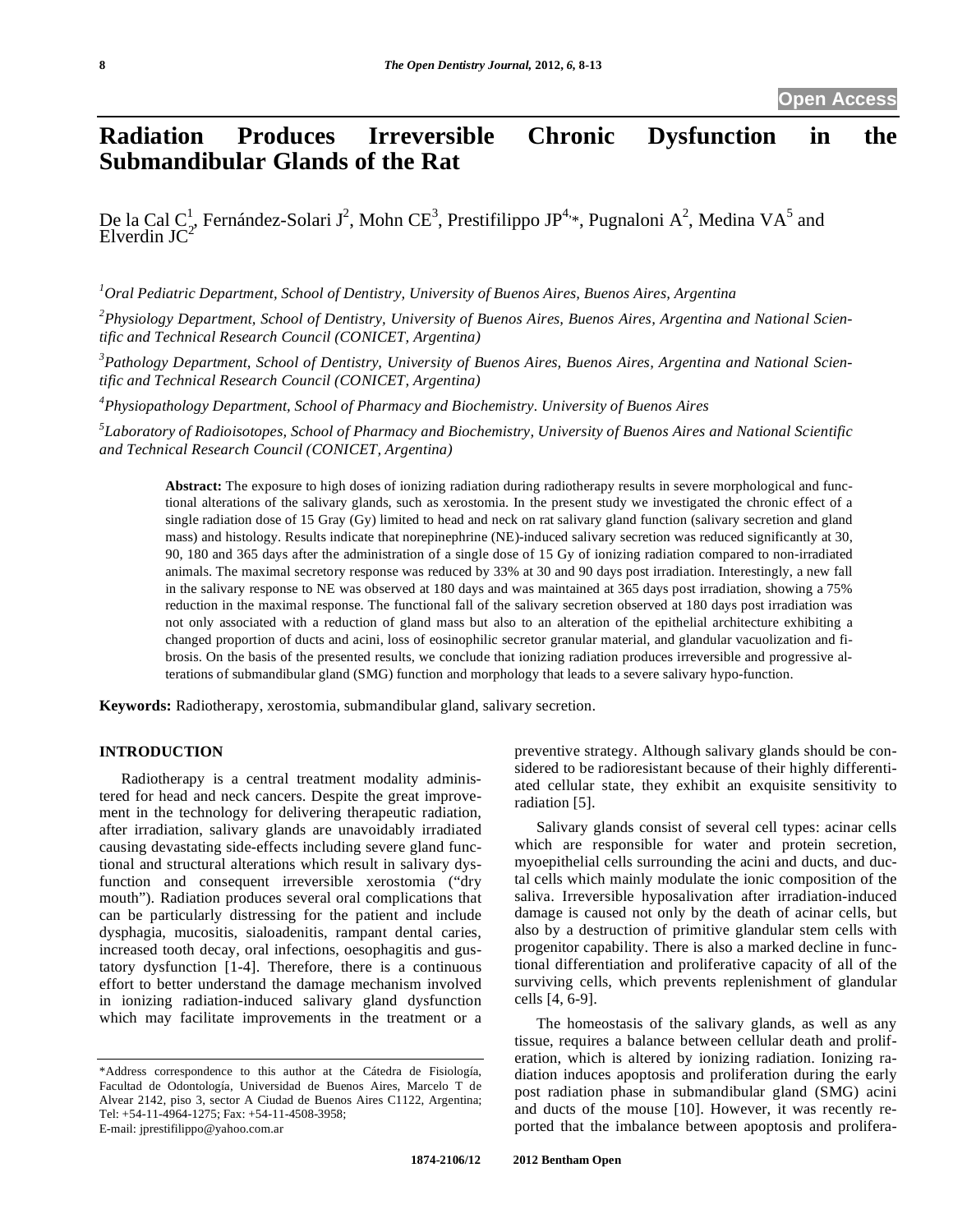#### *Impairment of Submandibular Gland by Radiation*  $\qquad \qquad$  The Open Dentistry Journal, 2012 Volume 6 **9**

tion induced by radiation causes the impairment of the SMG during the late radiation damage in the mouse [11], and that the increased apoptosis is the main cause of the imbalance [5, 12-16]. Moreover, we recently demonstrated the presence of apoptotic acinar and ductal cells distributed randomly in the SMG 1, 4 and 12 h after radiation exposure [16].

In the present study we investigated the chronic effect of a single radiation dose of 15 Gy limited to head and neck on salivary gland function (salivary secretion and gland mass) and histology.

# **MATERIAL AND METHODS**

#### **Animals**

Adult female Wistar rats (250-300 g) were housed in group cages under standard conditions of light and temperature (lights on from 6 AM to 8 PM and 22-24 °C) and with free access to rat chow and tap water. The animals were divided into several experimental groups with 6-8 animals each and kept in the laboratory area. The experimental procedures reported here were in accordance with recommendations of the Guide for the Care and Use of Laboratory Animals of the National Research Council, USA, 1996.

### **Irradiation**

Anaesthetized (Ketamine 10mg/kg and Xylazine 8mg /Kg, i.m.) rats were irradiated to the head and neck region with a single non lethal dose of gamma ray radiation of 15 Gy using a gamma-ray apparatus (Theratron 780) with  $60$ Cobalt bomb at a dose rate of approximately 1 Gy/min with an 80 cm source to skin distance. This radiation dose induces in the rat SMG similar effects exerted in patients treated with radiotherapy. Animals were returned to their home cages following irradiation. Control animals were anaesthetized but not exposed to radiation. All irradiations were done between 10:00 and 12:00 a.m.

#### **Determination of Salivary Response**

Salivary responses were determined at 2 h, and 30, 90, 180 and 365 days post radiation exposure in rats under anesthesia (chloralose 100 mg/kg 0.5 ml NaCl (0.9%), i.v.). For untreated curves, non-irradiated rats of each group were used. The right femoral vein was cannulated with a polyethylene catheter (P40 catheter, Rivera & Cia, Argentina) to administered the sialagogic agonist, norepinephrine (NE), used in the study. Through a midline incision in the neck the trachea was intubated and the SMG ducts were exposed and cannulated with a fine glass cannula to collect saliva samples. No basal salivation was observed from the glands. Salivation was induced by the administration of different concentrations of NE ranging from the threshold dose to the dose that exerts the maximum stimulus (0.3, 1, 3, 10 and 30 μg/kg, in saline) (Sigma Chemical Co., St. Louis, MO, USA) sequentially injected via the right femoral vein. Salivary samples were collected for 3 minutes in pre-weighed aluminum foil and the quantity of saliva was determined by weighing, as previously described. Three additional minutes were allowed until the administration of the next dose. Results were expressed as mg of saliva/gland.

### **Body and Glandular Weight Measurement**

The body weight was measured at 2 h, and 30, 90, 180 and 365 days post radiation exposure. Once the rats were anesthetized with ether, the SMG were dissected and weighed (wet glandular weight). Finally, the SMG were put in a dry stove during 12 h at 180 °C and then weighed (dry glandular weight).

# **Histopathological Studies**

Salivary glands were removed and were fixed with 10% neutral buffered formalin. Tissue samples were embedded in paraffin and cut into serial sections of 5 um thick. SMG morphology and histopathological characteristics were examined on tissue sections after hematoxylin-eosin staining. Mucous and serous acini and intercalated and striated ducts were counted in rats after 180 days post radiation and were expressed by number of elements per 100x-magnification field.

#### **Statistics**

Data are presented as the means  $\pm$  SEM. For comparisons between 2 independent groups a Student`s t-test was performed. For comparisons between different groups, a oneway analysis of variance (ANOVA) was performed followed by the Newman Keuls's multiple comparison test. All statistical analyses were performed with GraphPad Prism Version 5.00 software (San Diego, CA, USA). Differences with p values <0.05 were considered statistically significant.

# **RESULTS**

# **Chronic Effect of Ionizing Radiation on Salivary Secretion**

In order to study the effect of ionizing radiation on rat stimulated salivary secretion we administered different doses of NE to non-irradiated and irradiated animals. Results indicate that salivary secretion was significantly reduced in rats at all days post irradiation studied. The maximal response to NE was diminished by 33% in 30 days post irradiated rats in comparison to that of non-irradiated rats. The percentage of diminution was maintained at 90 days post radiation exposure and was not significantly different from the salivation reduction observed after 2 h post irradiation (Fig. **1A**, **B**, **E**). Interestingly, after 180 days post irradiation a new fall in the salivary secretion was observed showing a 75% reduction in the maximal response to NE in comparison to non-irradiated animals. This decrease was maintained in 365 days post irradiated rats (Fig. **1C**, **D**, **E**).

We did not observe significant differences between the groups of non-irradiated rats regarding the dose response curves, suggesting that presented results are age-independent (Fig. **1F**).

# **Chronic Effect of Radiation on Body and Glandular Weights**

To determine whether the salivary secretion diminution was associated with a reduction in gland mass we evaluated the body and glandular weights in all animal groups. A reduction of about 12 % was observed in the body weight of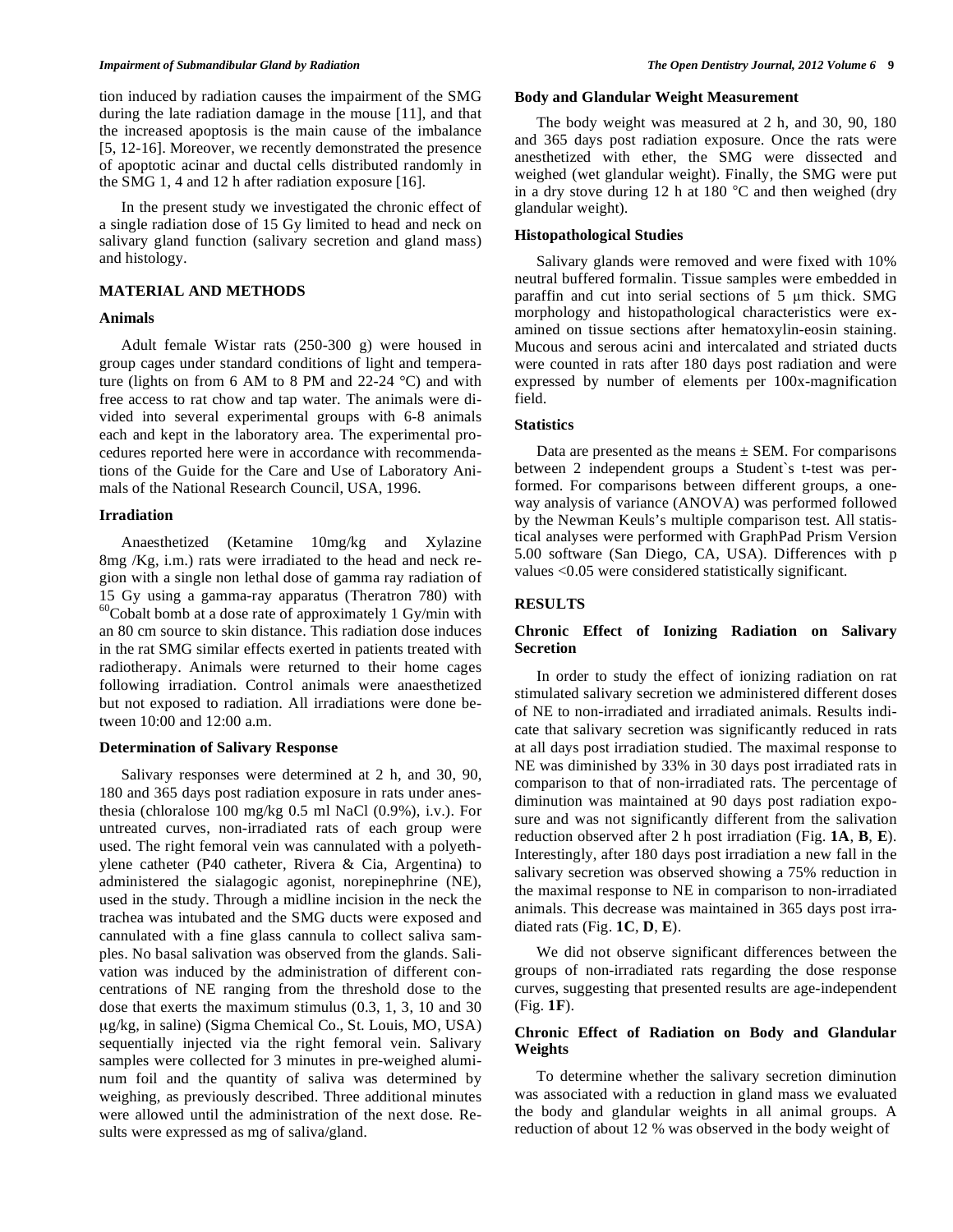**C D**

**E F**

**Fig. (1).** Salivary secretion induced by NE in non-irradiated and 30 (**A**), 90 (**B**), 180 (**C**) and 365 (**D**) days post irradiated rats. Values represent means + SEM of 6-8 animals per group. Maximal secretory response obtained to NE in irradiated (**E**) and non-irradiated (**F**) rats. Values represent means  $\pm$  SEM of 6-8 animals per group.\*p<0.05, \*\*p<0.01 and \*\*\*p<0.001 versus respective control. ###p<0.001 versus 2 h, 30 and 90 days post irradiation.

|  |  | Table 1. SMG and Body Weight in Irradiated Animals |  |
|--|--|----------------------------------------------------|--|
|  |  |                                                    |  |

|                                    | Control          | 2 hours          | 30 days            | 90 days         | 180 days          | 365 days            |
|------------------------------------|------------------|------------------|--------------------|-----------------|-------------------|---------------------|
| Body weight $(g)$                  | $302.33+9.55$    | $290.82 + 3.53$  | $268.03+20.35$     | $266.17+9.66$   | $262.54+10.93$    | $234.75 \pm 3.71$   |
| Glandular wet weight (mg)          | $258.71 + 11.12$ | $239.89 + 14.51$ | $214.49 \pm 22.32$ | $199.39 + 9.28$ | $188.72 + 16.52*$ | $139.21 \pm 8.62**$ |
| Glandular dry weight (mg)          | $54.27 + 3.36$   | $58.43 + 3.11$   | $46.64 + 5.94$     | $40.8 + 1.52*$  | $39.55 + 3.64*$   | $30.87 + 3.04$ ***  |
| % SMG wet weight/total body weight | $0.086 + 0.004$  | $0.083 + 0.005$  | $0.080 + 0.008$    | $0.075 + 0.004$ | $0.072 + 0.006*$  | $0.059 + 0.004*$    |

Body, wet and dry glandular weight measured in 2 h and 30, 90, 180 and 365 days post irradiated rats. SMG's percentage of body weight (SMG weights were divided by total body weight in grams and multiplied by 100). Values represent means  $\pm$  SEM of 6-8 animals per group. \*p<0.05, \*\*p<0.01 and \*\*\*p<0.001 versus respective control.

rats after 30, 90 and 180 days post irradiation in comparison to non-irradiated animals. A further decrease was demonstrated in irradiated animals after 365 days (22%) (Table **1**).

Regarding the glandular weight, we showed proportional changes in both wet and dry weights, showing 23-25 %, 27 % and 43-49 % reduction in 90, 180 and 365 days post irradiated rats, respectively. No significant differences were observed in either body or glandular weight in 2 h post irradiated animals (Table **1**).

In order to better understand the effect of radiation on glandular mass we compared the SMG wet weight as a percentage of body weight in irradiated and non-irradiated rats.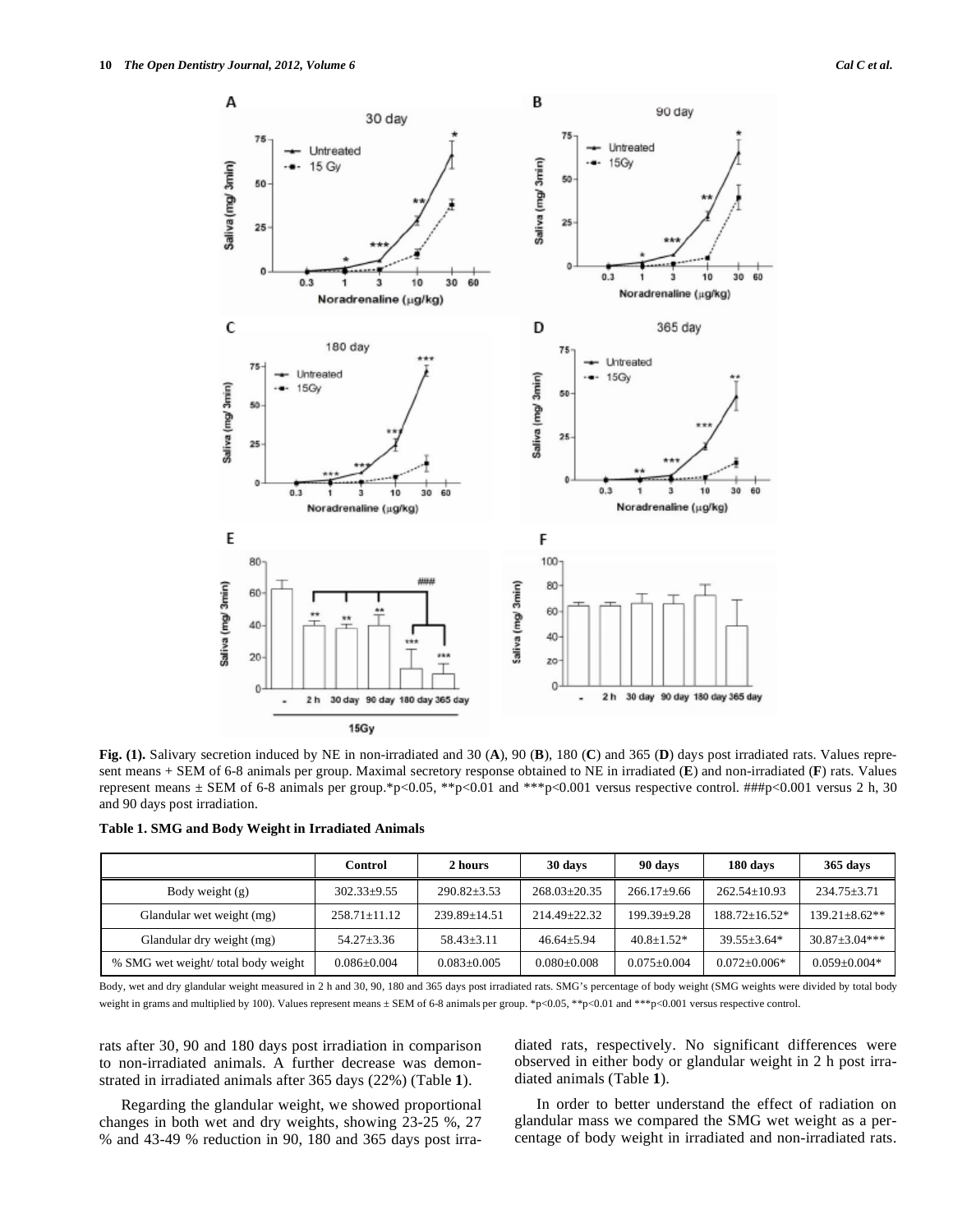

**Fig. (2).** Histological appearance of non-irradiated and 15 Gy dose irradiated SMG at 180 days. (**A**) 100x magnification. (**B**) 400x magnification. Scale bar 20 μm. MC: mucous acinos. SA: serous acinos. SD: striated duct. ID: intercalary duct. SD: striated duct. F: fibrosis. V: vacuoles.

A significant reduction of SMG wet weight relative to body weight was observed in irradiated animals after 180 and 365 days post irradiation (Table **1**).

#### **Effect of Ionizing Radiation on SMG Morphology**

SMG salivary secretion showed a functional break at 180 days post irradiation, so we evaluated the histology of the gland at the same time. Ionizing radiation produced an alteration of the epithelial architecture exhibiting a changed proportion of ducts and acini, a considerable vacuolization of glandular cells, partial loss of eosinophilic secretor granular material, and glandular fibrosis (Fig. **2**)

In addition, the number of serous and mucous acini per field was significantly reduced in SMG derived from 180 days post irradiated in comparison to non-irradiated animals (Fig. **3A**). However, we did not detect significant variation in the number of intercalated ducts per field between SMG of irradiated and non-irradiated rats. Although we showed a significant increase in the number of striated ducts per field at 180 days post irradiation, this could be due to the diminution in the number of acini that facilitated the striated ducts over-expression (Fig. **3B**).

# **DISCUSSION**

Radiotherapy is the treatment employed commonly for head and neck tumors. It is usually observed that radiation therapy leads to severe dysfunction of the salivary glands followed by xerostomia because these tissues are highly sensitive to radiation [1-3]. This pathological condition in humans is manifested by oral dryness, impairment of normal oral functions (speech, chewing, and swallowing) because of insufficient wetting, and decreased lubrication of the mu-



**Fig. (3).** Number of mucous and serous acini per field (**A**) and number of intercalated and striated ducts per field (**B**) in SMG of 180 days post irradiated rats. Values represent means  $\pm$  SEM of 6-8 animals per group. \*\*\*p<0.01 versus respective control.



**Fig. (4).** Photographic view of the lesion in the mouth after ionizing radiation in humans showing mucositis of the gum and cheek, and incipient atrophy and desquamation of the oral mucosa (**A**), and dry mouth accompanied by ulceration and mucositis of the tongue (**B**).

cosal surfaces and of ingested food. Furthermore, the oral mucosa can become dry and atrophic, leading to frequent ulceration and injury (Fig. **4A** and **B**). Finally, the shift in the oral microflora towards cariogenic bacteria, the reduced salivary flow (oral clearance), and changes in saliva composition (decreased buffer capacity, pH, immunoprotein concentrations) may result in rapidly progressing radiation caries (2, 5).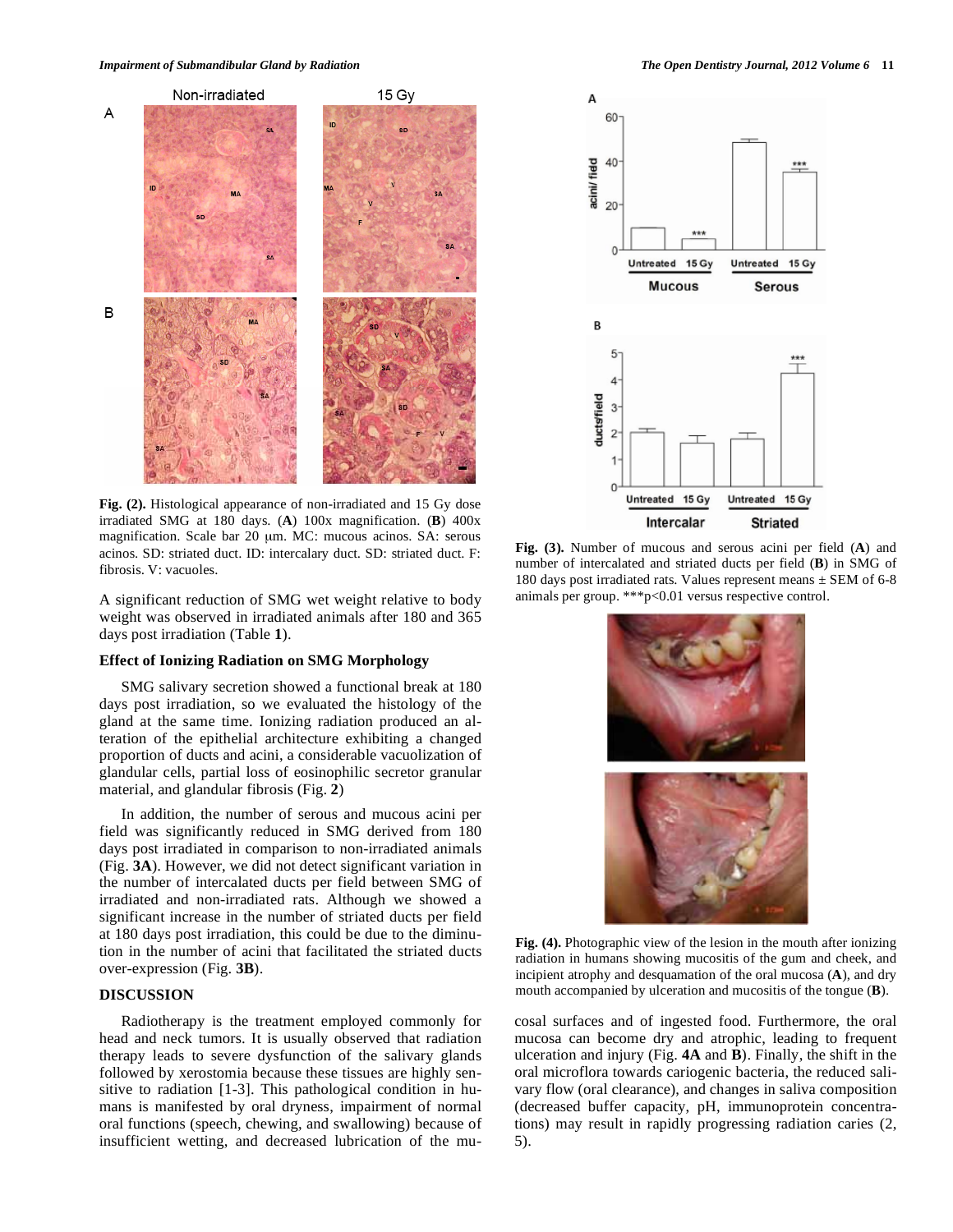The results of the present study demonstrated that a single non-lethal dose of head radiation in rats causes a chronic irreversible decrease in salivary secretion. This observation is in agreement with previous publications where radiation induced irreversible changes in salivary gland secretion [4, 17].

Radiation decreased the salivary secretion at all times studied post irradiation. The secretory activity of the gland did not vary significantly between 30 and 90 days post irradiation when a 33% reduction was observed of the maximal response obtained to NE compared to control rats. In addition, these dose response curves are very similar to that obtained at 2 h post irradiation in agreement with the results previously reported by our group [16]. Moreover, we observed a new fall in the salivary secretion at 180 days post radiation exposure that shows a 75% reduction in the maximal secretory response in comparison to that of nonirradiated rats. This reduction is maintained at 365 days post irradiation. The functional break observed at 180 days post irradiation is associated with a significant diminution in the wet and dry glandular weights relative to body weight. Therefore, the chronic secretory hypo-function observed could be not only due to alterations in the functional capability but also to progressive tissue damage that leads to a reduction of glandular mass. In this light, it was reported that late damage to the DNA leads to a diminution of mitotic velocity. This takes place at 90 days post irradiation [4].

Furthermore, we have recently reported the increase of apoptotic cells in the SMG just an hour after the exposure to a 15 Gy dose of gamma radiation and also a higher increase at 12 h after radiation exposure [16]. At this time, we also observed a decline in SMG cell proliferation evaluated by the incorporation of the timidine analog, bromo-2' deoxyuridine (data not shown). These results, in agreement with other authors, reveal that radiation causes an imbalance between apoptotic and proliferative mechanisms, with the former a primary mechanism of injury induced in the salivary glands during radiotherapy [5, 12-16]. It was also reported that after 120-240 days post irradiation the expression of damage due to the salivary gland dysfunction can result from the death of stem cells [18].

On the other hand, it was reported that a 20 Gy radiation dose did not affect the NE content in the salivary glands indicating that the diminution in the secretory responses does not correspond to alterations in the autonomic efferent nerves [9].

Consequently, the ionizing radiation produced the loss of reparatory capability of the tissue that leads progressively to the atrophy of the gland. Additionally, we showed a time dependent diminution in the corporal weight of irradiated rats that is probably due to the lack of saliva that leads to an inadequate oral digestion.

Since it was reported a time dependent progressive loss of salivary function in humans [19], we also measured the salivary secretion in non-irradiated rats at different ages. Results indicate that no significant diminution in the salivary secretion of non-irradiated rats at different ages was observed suggesting that presented results are age-independent.

The functional fall of the salivary secretion observed at 180 days post irradiation was not only associated with a reduction of gland mass but also to an alteration of the epithelial architecture exhibiting a changed proportion of ducts and acini, loss of eosinophilic secretor granular material, and glandular vacuolization and fibrosis.

#### **CONCLUSION**

On the basis of the presented results, we conclude that ionizing radiation produces irreversible and progressive alterations of submandibular gland function and morphology that leads to a severe salivary hypo-function.

### **ACKNOWLEDGEMENTS**

This work was supported by grants from the University of Buenos Aires (UBACyT O007) and 20020090300039. Fundación Alberto J. Roemmers and National Agency of Scientific and Technological Promotion (PICT-01016). The authors are greatly indebted to Ricardo Horacio Orzuza for technical assistance.

#### **CONFLICT OF INTEREST**

None declared.

# **REFERENCES**

- [1] Dreizen S, Daly TE, Drane JB, Brown LR. Oral complications of cancer radiotherapy. Postgrad Med 1977; 61: 85-92.
- [2] Franzén L, Funegård U, Ericson T, Henriksson R. Parotid gland function during and following radiotherapy of malignancies in the head and neck. A consecutive study of salivary flow and patient discomfort. Eur J Cancer 1992; 28: 457-62.
- [3] Valdez IH, Atkinson JC, Ship JA, Fox PC. Major salivary gland function in patients with radiation-induced xerostomia: flow rates and sialochemistry, Int J Radiat Oncol Biol Phys 1993; 25: 41-7.
- [4] Nagler RM, Baum BJ, Miller G, Fox PC. Long-term salivary effects of single-dose head and neck irradiation in the rat. Arch Oral Biol 1998; 43: 297-303.
- [5] Nagler RM. The enigmatic mechanism of irradiation-induced damage to the major salivary glands. Oral Dis 2002; 8:141-6.
- [6] Zeilstra LJ, Vissink A, Konings AW, Coppes RP. Radiation induced cell loss in rat submandibular gland and its relation to gland function. Int J Radiat Biol 2000; 76: 419-29.
- [7] Garrett JR, Kidd A. The innervation of salivary glands as revealed by morphological methods. Microsc Res Tech 1993; 26: 75-91.
- [8] Nagler RM, Hershkovich O. Age-related changes in unstimulated salivary function and composition and its relations to medications and oral sensorial complaints. Aging Clin Exp Res 2005; 17: 358- 66.
- [9] Kohn WG, Grossman E, Fox PC, Armando I, Goldstein DS, Baum BJ. Effect of ionizing radiation on sympathetic nerve function in rat parotid glands. J Oral Pathol Med 1992; 21: 134-7.
- [10] Bralic M, Muhvic-Urek M, Stemberga V, *et al*. Cell death and cell proliferation in mouse submandibular gland during early postirradiation phase. Acta Med Okayama 2005; 59: 153-9.
- [11] Muhvic-Urek M, Bralic M, Curic S, Pezelj-Ribaric S, Borcic J, Tomac J. Imbalance between apoptosis and proliferation causes late radiation damage of salivary gland in mouse. Physiol Res 2006; 55: 89-95.
- [12] Hall EJ, Giaccia AJ. In: Hall EJ, Giaccia AJ, Eds. Clinical response of normal tissues. Radiobiology for radiobiologists. Philadelphia, Lippincott Williams and Wilkins 2006; 327-48.
- [13] Avila JL, Grundmann O, Burd R, Limesand KH. Radiation-induced salivary gland dysfunction results from p53-dependent apoptosis. Int J Radiat Oncol Biol Phys 2009; 73: pp. 523-9.
- [14] Limesand KH, Schwertfeger KL, Anderson SM. MDM2 is required for suppression of apoptosis by activated Akt1 in salivary acinar cells. Mol Cell Biol 2006; 26: 8840-56.
- [15] Lee HJ, Lee YJ, Kwon HC, *et al.* Radioprotective effect of heat shock protein 25 on submandibular glands of rats. Am J Pathol 2006; 169:1601-11.